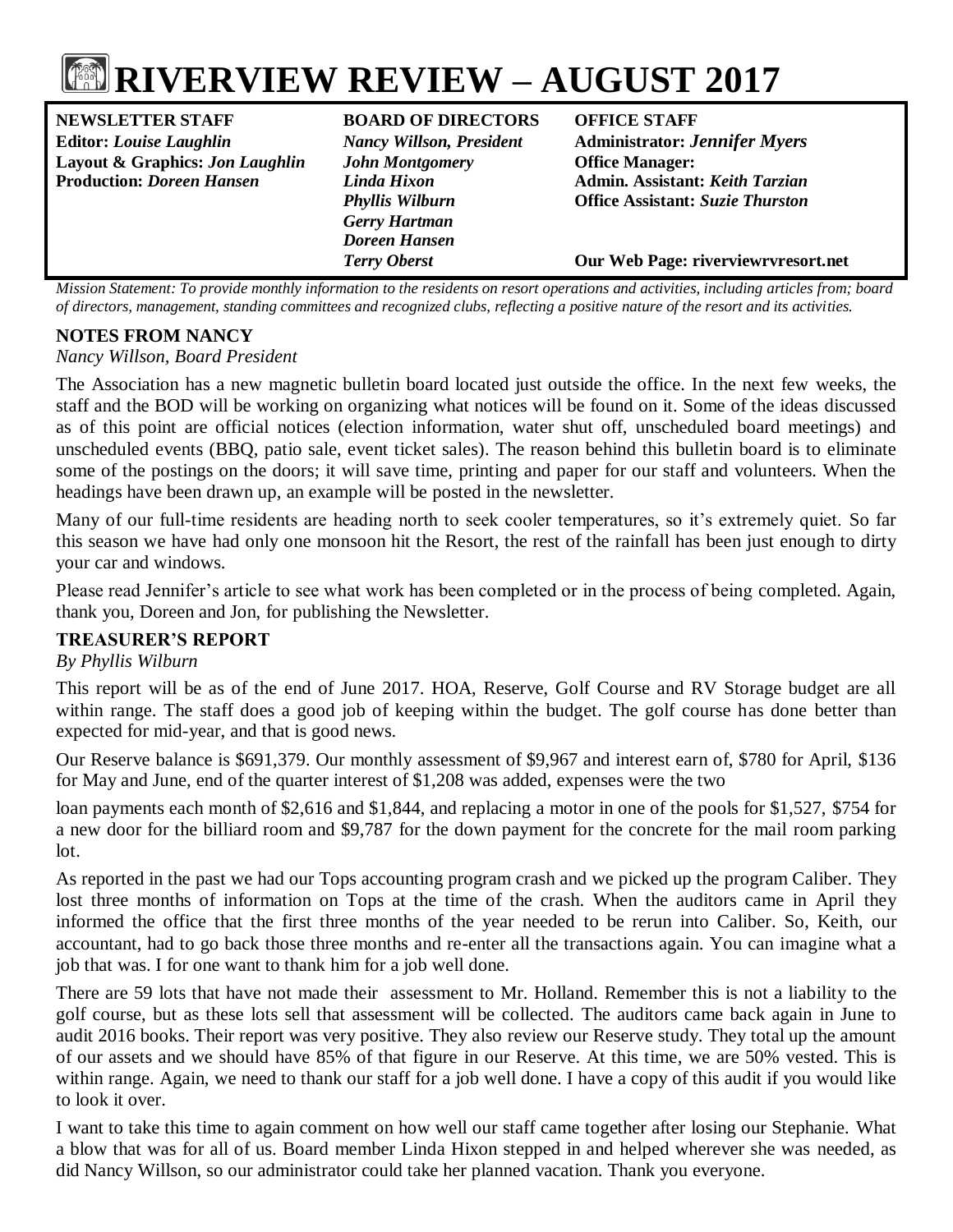# **ADMINISTRATOR'S REPORT**

#### *By Jennifer Myers*

It certainly has been a hot one this summer, but a busy one as we have several projects happening at once..One of those projects was the mailroom parking lot. The asphalt was removed and replaced with concrete. This created 10 more golf cart parking spaces near the multi-purpose room. The curb is no longer there, so this helped with the safety factor. They also constructed a  $\frac{1}{2}$  circle pad of concrete at the corner of the clubhouse to make the turning radius larger for golf carts parking in the back of the clubhouse.

The next concrete project is on the golf course. They will add concrete to some cart paths, and demo and reconstruct the bridges with concrete. The golf course will remain open at this time, but some areas may be closed off. The palm tree skinning and trimming is complete. If you did not pay for your owner palm to be trimmed, you will receive an invoice soon. Please remit to the office as soon as possible.

The office is asking for your assistance in notifying the office when your renter vacates. This will help with internet billing as well as other areas of information. As the internet modem agreement states, the owner is responsible for the renter's modem. If we do not know to disconnect it, then the owner's account will continue to be billed.

A bulletin board has been installed to post notices and event happenings. This is located in the main lobby across from the billiard room, near the office. All notices, event happenings and memorial information will be posted on this bulletin board. The plastic sign holders that we now post items on all the doors will eventually be removed. So, be sure to check the bulletin board to stay up on events. This bulletin board is only for Riverview events, so if you're not sure where to post something, stop by the office and we will be happy to assist you. With that being said, there is a bulletin board near the Grand Room doors that you can post your items for sale, for rent, wanted items and misc. services. It has been reported to the office that notices are being removed from that board. Please do not remove any notice if it is not yours. That board is cleaned off around the 1st of every month for things that have expired.

It has also been reported to the office that someone is removing the lights from the gazebo at the dog park by the Casablanca gate. This has happened twice. Please do not remove anything if you did not install it.

Another reminder that we will not accept any friend requests on facebook unless you contact the office to let us know that you sent a request. There are too many scammers out there and we do not want to compromise Riverview in any way. Have a safe and cool rest of the summer!

# **SAFETY OBSERVANCE**

# *By Gerry Hartman*

With the rising and declining of the full moon Riverview gets 10 days of moonlight to help see during the dark hours. Riverview gets "Lit" 10 days a month with the help of Moonshine. (Humor... .Ehh?)

Sobering thought knowing that a lot of residents choose not to turn on their front porch light or use lighting on the front of the house during the dark hours. Is the entrance to your house there? Do you park your vehicles there?

The Safety Observance Team is not a Security System concept but an Observe and Report job description. This an advanced form of Neighborhood Watch.

We need to know who is authorized to be allowed in Riverview for the safety of our residents and to protect our HOA from any potential liability. Our open gate daytime Observers ask visitors and businesses the purpose of their visit and document their visit in the form of passes and authorization documents in order to enter. From 7:00pm to 5:00am the next day Observers make seven patrol passes in front of your house and properties as well, as all common grounds, every day of the year by the late evening- night patrols. The cost of this safety service is 35 cents a day per lot for a 24-hour period. Good deal when you think probably the only thing 35 cents will pay for is the tax on a purchase.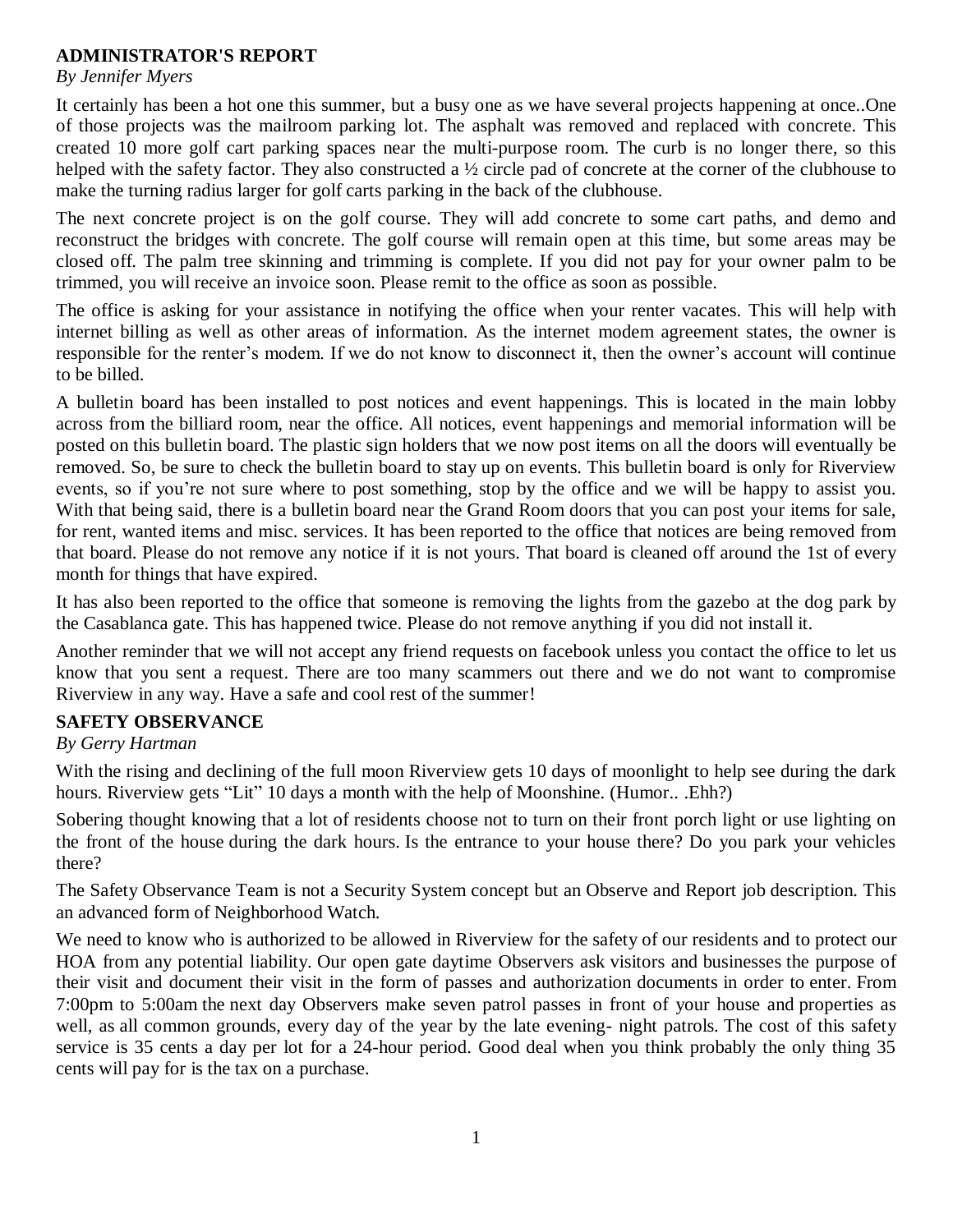The very few who try to beat the system by having guests entering in an unauthorized method allow a potential of possible unforeseen unintentional negative circumstances, either to residents or Riverview. Unauthorized visitors are trespassers and are not welcome in our community; and, they could be subjected to removal by the police.

Make use of the most practical and the easiest procedure, call the gate and let them know who's coming.

Let's keep Riverview a fun and safe place for all residents and visitors.

# **AUGUST EVENTS**

*By The Summer Committee*

Every Tuesday – Potluck and Mexican Poker (social hour at 4:00; dinner at 5:00; Mexican Poker at 5:30)

August 9: 6:30pm - Bingo (in the Grand Room)

August 19: 5:00-7:30 – Social Hour (social at 5:00; dinner at 6:00; \$4.00; The Strangers; Sloppy Joes

# **COMMUNITY**

# **JUNE ACTIVITIES**

# *By Karen Schlitchte*

First off, I want to thank the July committee for a job well done. The Fourth of July potluck that featured Smith's chicken was enjoyed by 65 people. The chicken was bought by the Activities committee, and thank you very much!

At our monthly Saturday Social we were entertained by the "Strangers" and we had a potato bar and ice cream. I hate to say that several who attended had not signed up. Please remember to do that so the ones doing the food can get a good head count so they know how much food to prepare. We fed 68 people but I would say there were at least 75 that were there.

Again, thank you to the band for making the social possible. Please check the calendar for the August activities.

# **STEPHANIE FUND**

# *By Karen Schlitchte*

Both accounts we had to collect money for Stephanie are now closed. I want to thank those who donated money to help her and the family out. We collected \$3,160.02 at the Wells Fargo savings account and \$2,060.80 at the Gofundme for a total of \$5,220.82. May Stephanie rest in peace!

# **ACTIVITIES**

*By Doreen Hansen*

# **S**IT & F**I**T

Join us every Monday, Wednesday, and Friday at 8:00am in the Grand Room for a great low-impact exercise. Sit & Fit is geared towards keeping our joints fluid, helps with balance, and works some of our muscles to help keep us fit. The program runs about 30 minutes.

# **MOVIN' TO MUSIC**

# *By Doreen Hansen*

Join us every Monday, Wednesday, and Friday at 8:30am in the Grand Room for a great low-impact cardio exercise. We follow Walking for Weight Loss and Fitness routines by Leslie Sansone. Some of the routines use hand weights, some the "band," some are geared toward sculpting arms and upper body; however, they all utilize the "walking" program. Wear comfortable support shoes, bring water, and join us for up to a couple miles of fitness and fun!

# **MISCELLANEOUS THE LIBRARYAT RIVERVIEW**

*By Doreen Hansen*